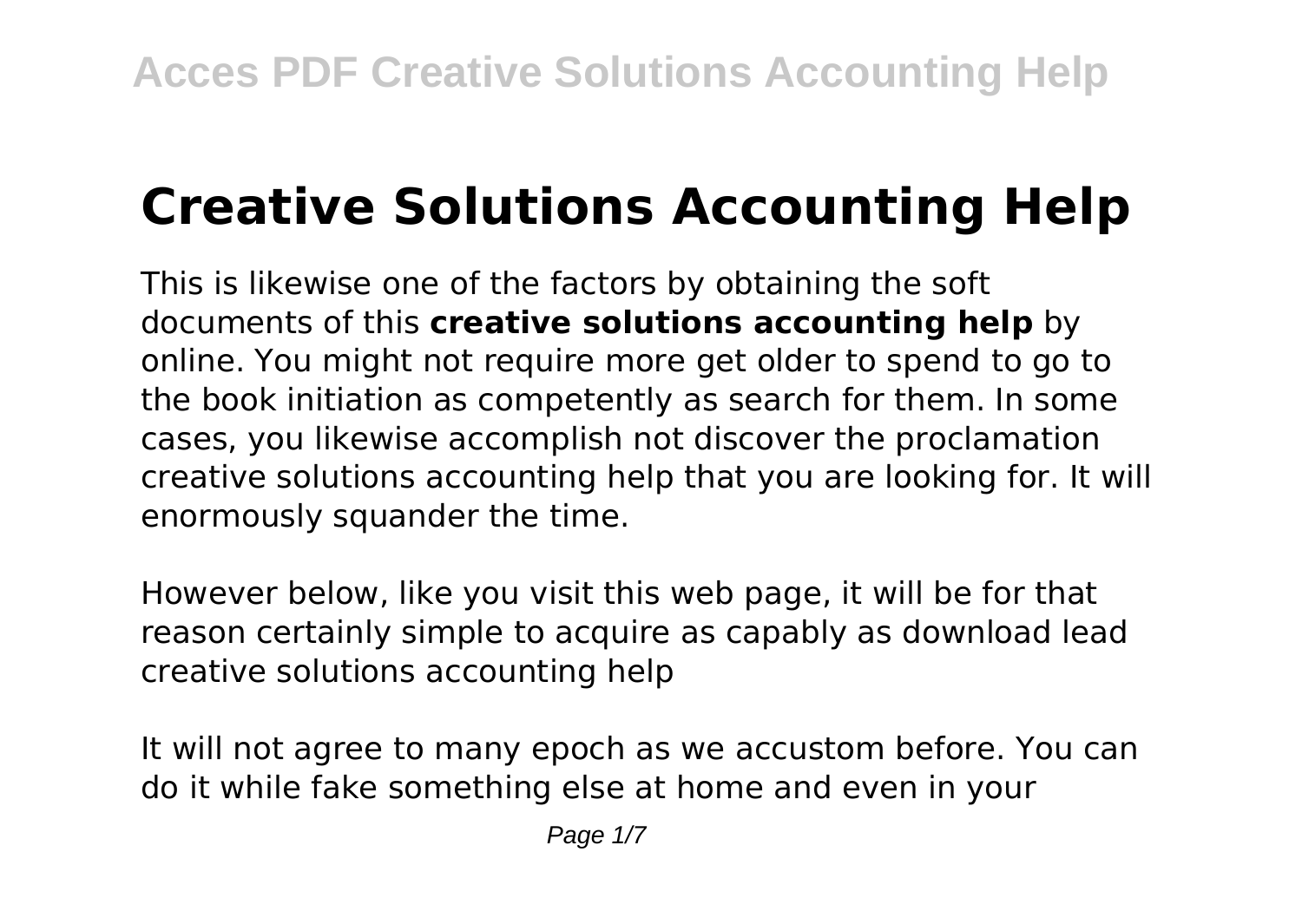workplace. correspondingly easy! So, are you question? Just exercise just what we pay for below as competently as evaluation **creative solutions accounting help** what you in imitation of to read!

Thanks to public domain, you can access PDF versions of all the classics you've always wanted to read in PDF Books World's enormous digital library. Literature, plays, poetry, and non-fiction texts are all available for you to download at your leisure.

#### **Creative Solutions Accounting Help**

One of the ways this can be done is by embracing AI-powered cloud accounting solutions. These services ... that firms hire technology innovators and creative thinkers who can enhance their product ...

# How accountants must gvolve with their customers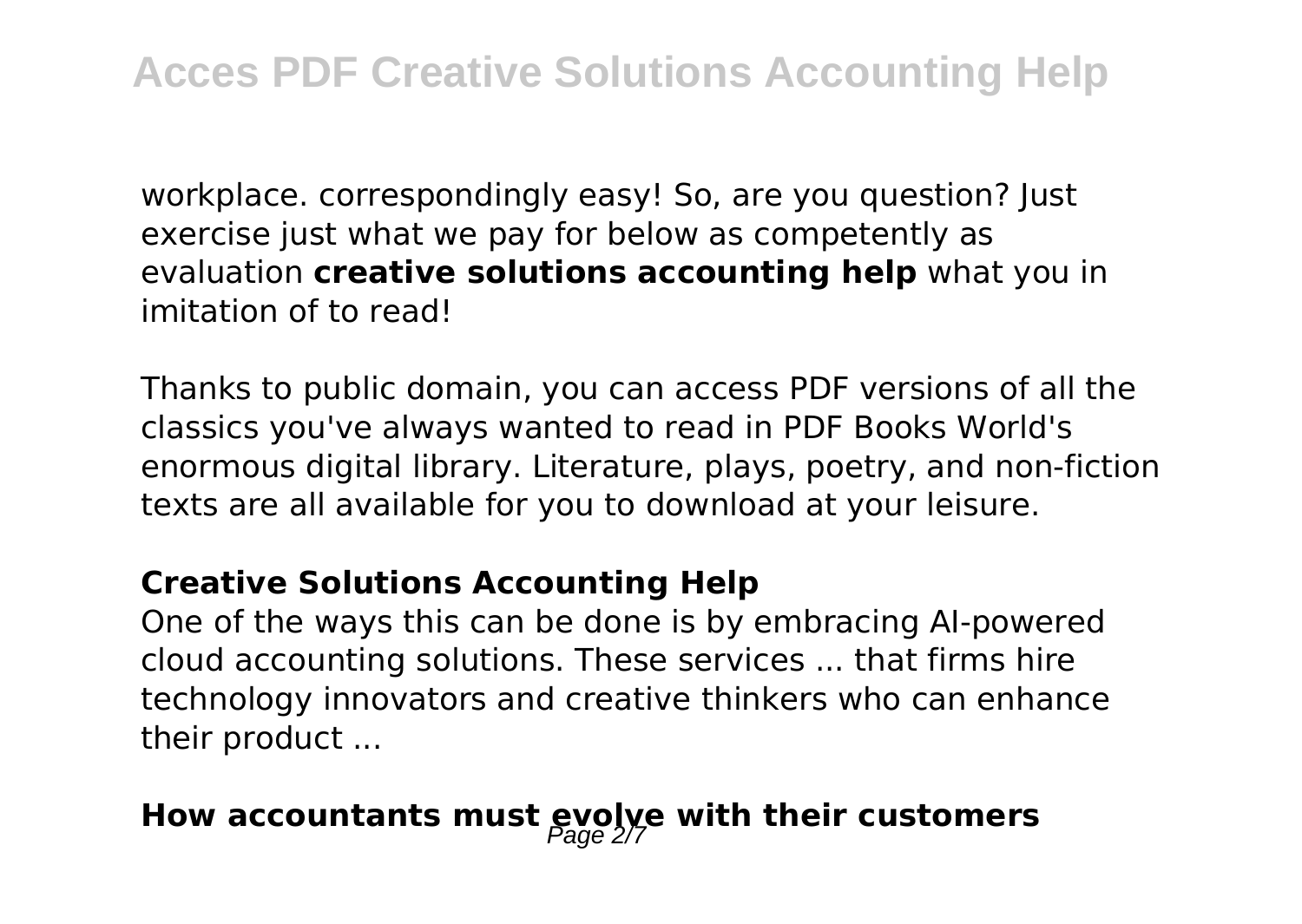C&L Engine Solutions has purchased 14, CF34-3B1 engines to support the 50-passenger CRJ200 series airliner and corporate operators of the Bombardier Challenger 604, 605, and 850.

#### **C&L Engine Solutions Purchase 14 CF34 Engines**

Creative, curious and adventurous may not be traits normally associated with accountants and auditors, but a recent study shows that's just how a growing number of industry professionals see ...

**Boring No More: Accountants, Auditors See Themselves as Creative, Curious and Adventurous, Study Shows** Solving wicked problems is the challenge for the Wege Prize, an annual competition that invites college and university students around the world to "collaborate across institutional, disciplinary and ...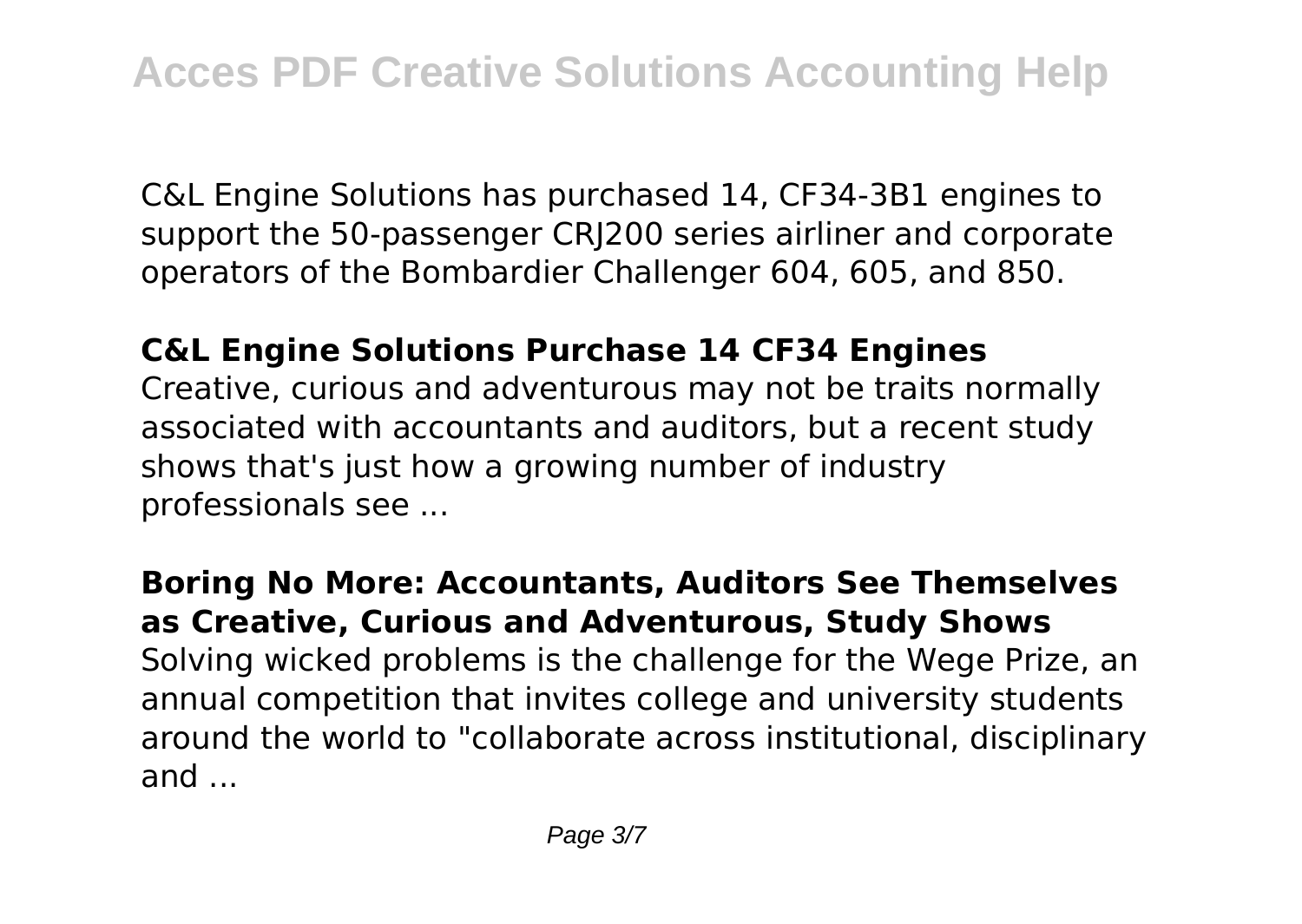## **These young people are solving 'wicked problems' with circular solutions**

Legendary Dallas business leader Valerie Freeman has sold her 40-year-old staffing/recruiting company Imprimis Group to Julie Stephens, who's served as the firm's leader and VP for the last six years.

## **Women's Business Pioneer Sells Imprimis Group to a Company VP**

Below are the answers self-employed accountant Ginny Gonzales, a candidate for Long Beach's District 9 City Council seat, provided to a Press-Telegram survey ahead of the Tuesday, June 7, election.

# **Election 2022: Long Beach District 9 candidate Ginny Gonzales answers the P-T's survey questions** It's easy to overlook embodied energy  $-$  all the energy that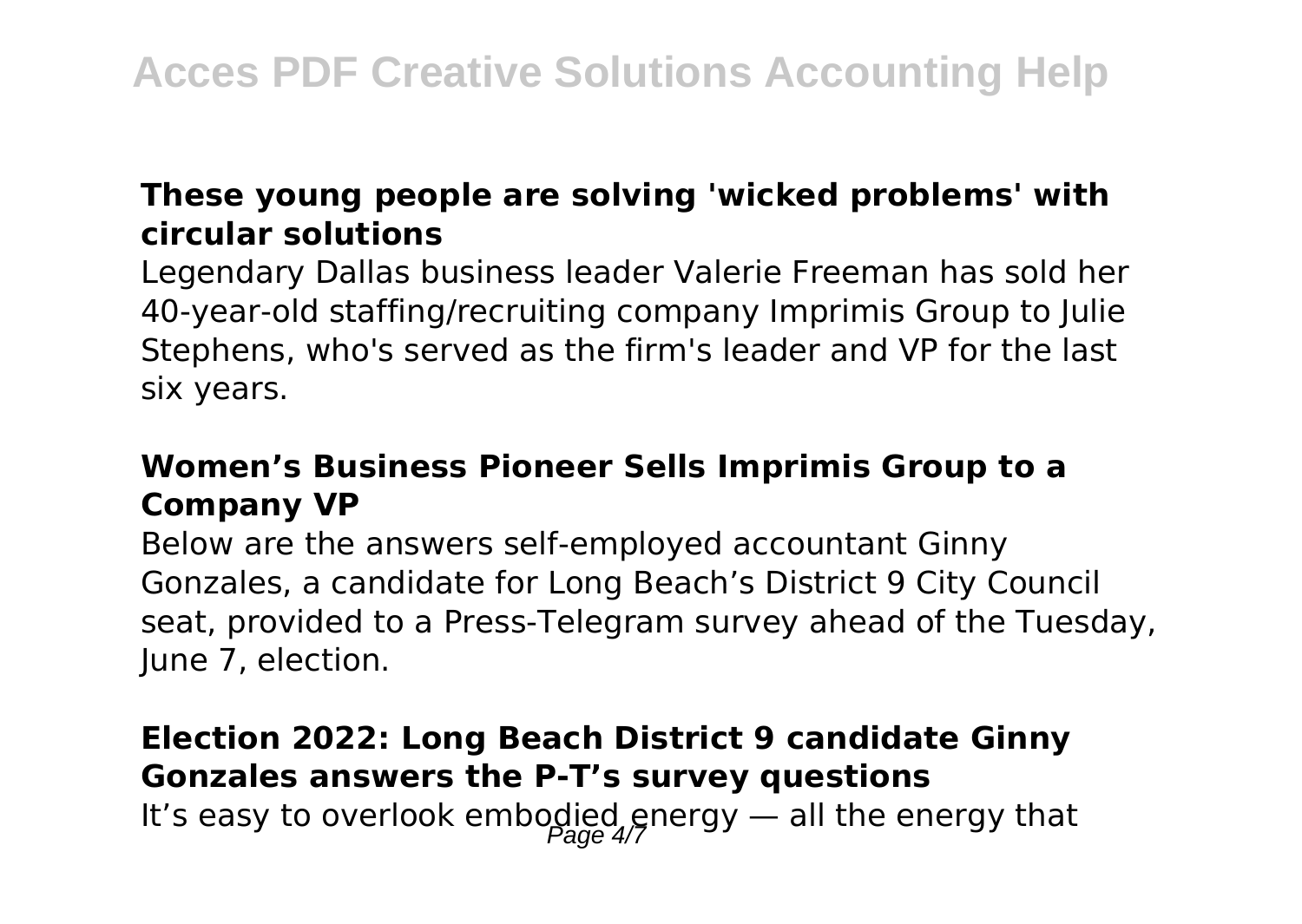goes into the production, transport and disposal — of the stuff we regularly consume and use.

#### **An overlooked source of global warming: all our stuff**

HP Indigo hits Series 3 digital press milestone, completing its 2,000th active install with MCC, a label solutions provider. The company has also launched HP Spot Master, the next generation of color ...

#### **HP Indigo Reaches 2,000th Active Install Milestone**

"These engines are a great opportunity for C&L to work with operators on creative solutions to help keep their aircraft flying," said C&L Engine Solutions president Tim Brecher. "With whole ...

#### **C&L Division Acquires Batch of CF34-3B1 Engines**

For another of her microscopic studies of what goes on beneath the governmental and journalistic clichés of Washington, Mrs.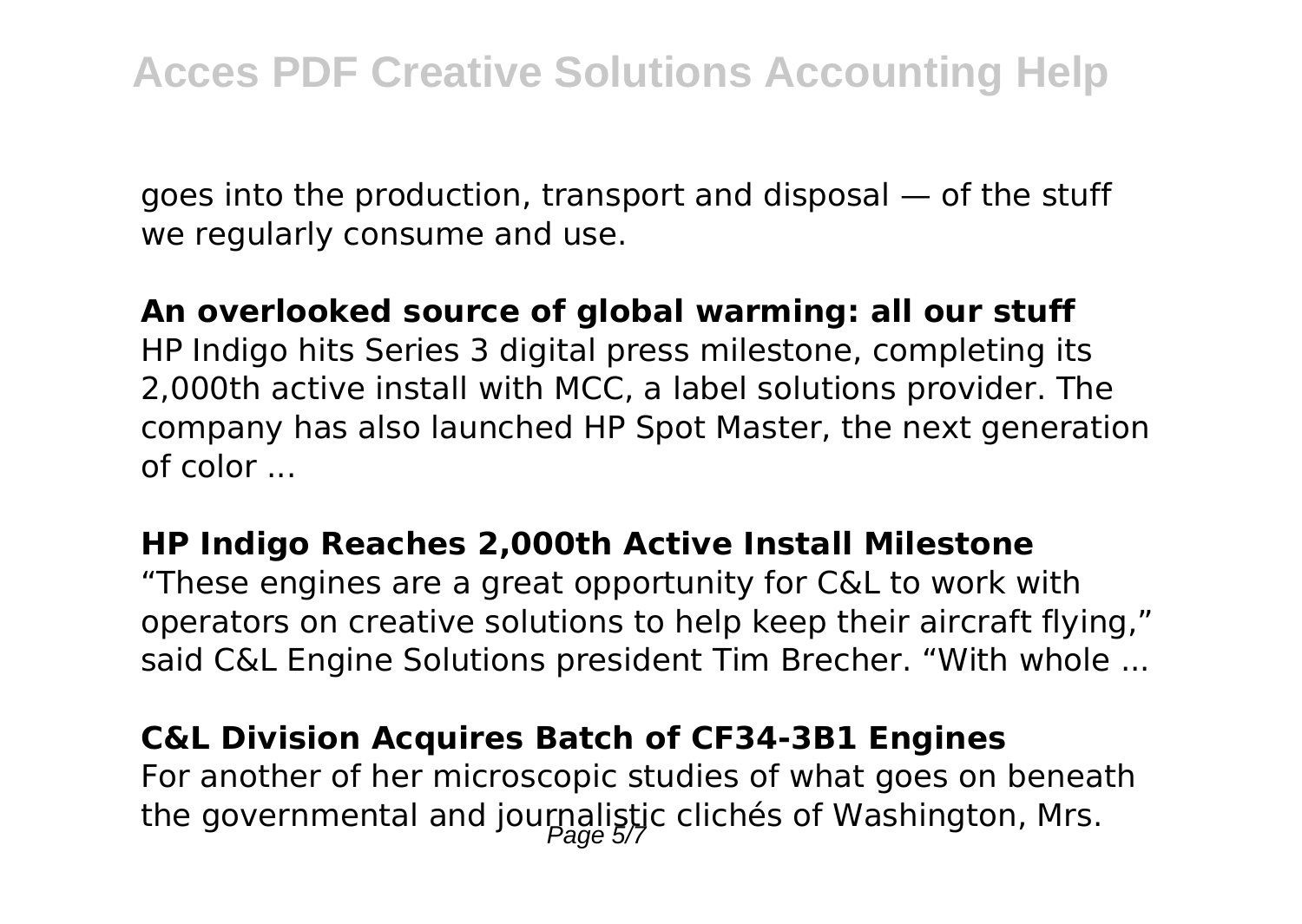Drew has chosen to examine the first results of federal aid to education.

### **Education's Billion-Dollar Baby**

FEMI OLAYEBI is a self-taught award-winning handbag designer, trainer, mentor, and a creative brain behind the eponymous FemiHandbags brand. A translator ...

# **FEMI OLAYEBI's flair for leather bags is an unbreakable affair**

Experts say it's an advantageous time to start a business because of low startup costs and fewer barriers to entry, especially for solopreneurs.

# **Here are the 5 easiest businesses to start as a solopreneur, including virtual assisting, graphic design, and business coaching Page 6/7**